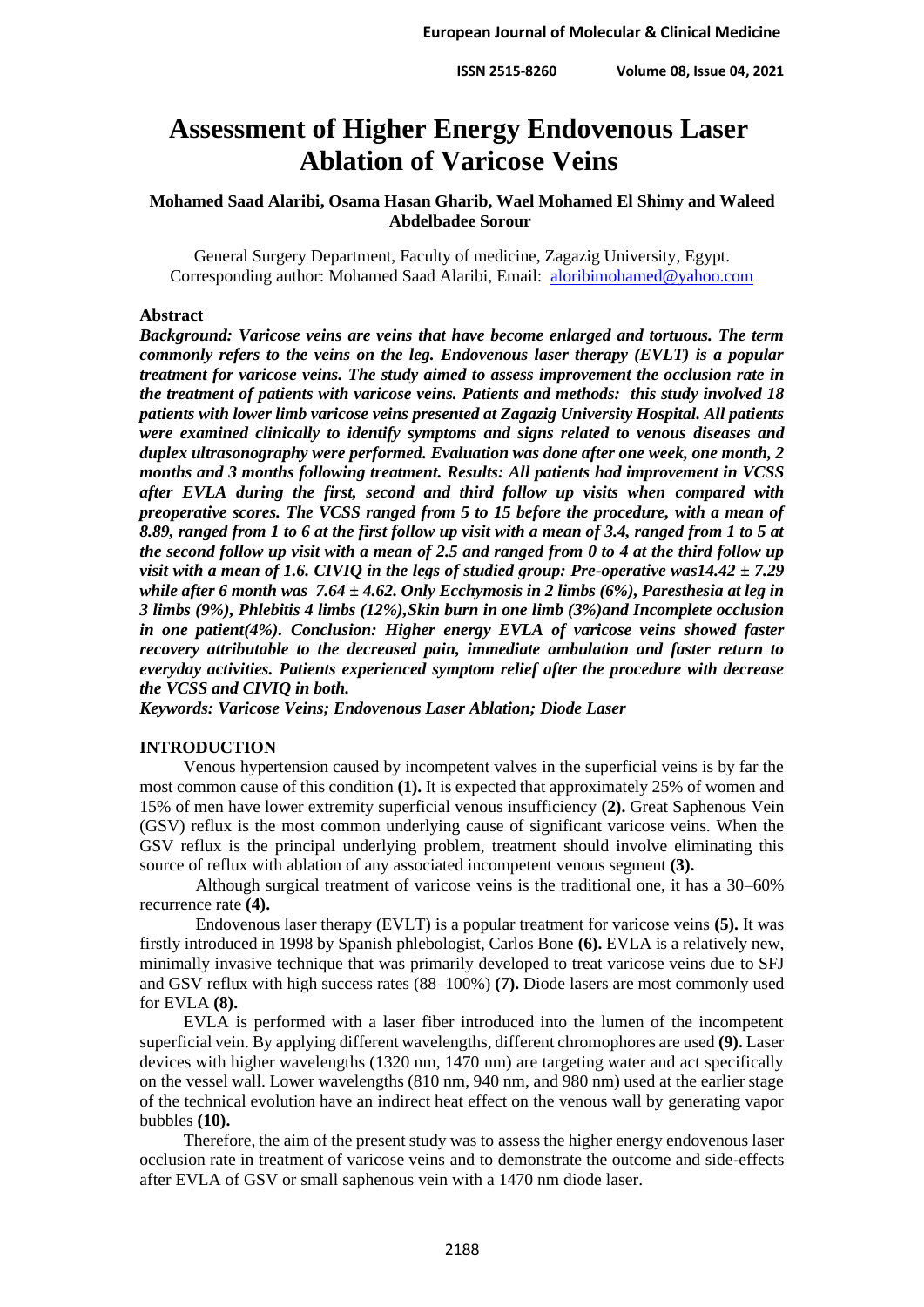**ISSN 2515-8260 Volume 08, Issue 04, 2021**

#### **PATIENTS AND METHODS:**

A Clinical trial study included 18 patients with lower limb varicose veins presented to theoutpatient clinic of the Zagazig University Hospital. After obtaining approval by the Research Ethics Committee, patients undergoing management of lower limb varicose veins at Zagazig University Hospital were involved in the study.

# **Inclusion criteria:**

Patients diagnosed by varicose vein aged from 25 to 58 years. Patients with primary, symptomatic, varicose veins, with sapheno-femoral junction (SFJ) incompetence. Patients with sapheno-popliteal junction incompetence.

## **Exclusion criteria:**

Patients with tortuous GSV, deep venous incompetence on duplex, inability to give informed consent to trial participation, non-palpable distal pulsation, inability to ambulate, patients with previous history of deep venous thrombosis (dvt) and pregnant women**.**

#### **Clinical assessment:**

All patients were assessed clinically to identify symptoms and signs relatedto venous disease, Relevant history including the duration and the nature of symptoms (aching, itching, heaviness of leg, ankle swelling).

The clinical severity of venous disease was established using CEAP [Clinical, etiological, anatomical and pathological] and Venous Clinical Severity Score(VCSS). Further the effect of disease specific quality of life was determined using the Chronic Venous Insufficiency Questionnaire(CIVIQ).

In VCSS, each patient is given a score between 0 and 30 according to 10 parameters (pain, varicose veins, edema, pigmentation, inflammation, induration, number of ulcers, duration of ulcers, size of ulcers, compressive therapy) which are graded 0 to 3 (absent, mild, moderate, severe).

In CIVIQ, each patient completed the 20-question CIVIQ quality of life questionnaire after being translated to Arabic. The CIVIQ comprises 20 questions in four quality-of-life domains: physical, psychological, social, and pain. All questions have a 5-point response category, with higher scores reflecting more severe impairment, and the global scores, were transformed into a scale of 0–100.

## **EVLA Procedure:**

The procedure is performed under ultrasound guidance. Patients are positioned in reversed Trendelenburg position to permit better GSV and/or SSV visualization. We accessed the GSV and/or SSV via percutaneous technique using the Seldinger method (18-gauge needle) using a 6F, 11-cm-long sheath to introduce the laser fiber. The preferred site access site for the GSV is just below knee

# **Post-operative evaluation:**

All patients received a standard postoperative regimen; dressings were placed over the wounds and crepe bandages wrapped around the treated limbs. Patients were instructed to remove all dressings after one week, to shower and then to apply class II full length compression hosiery for 3 months.

#### **Follow up:**

Evaluation was done after one week, one month, 2 months and 3 months following treatment and all limbs were assessed clinically and by using DUS. Primary end points were the technical success rate, complication rate (bruising, hematoma, phlebitis, skin burn, pigmentation and DVT), time to return to normal activity, Pain scores and quality of life (QOL) were recorded using visual analog scale,VCSS andCIVIQ.

# **Statistical analysis**

Data analyzed using Microsoft Excel software. Data were then imported into Statistical Package for the Social Sciences (SPSS version 20.0). According to the type of data qualitative represent as number and percentage, quantitative continues group represent by mean  $\pm$  SD, the following tests were used to test differences for significance, difference and association of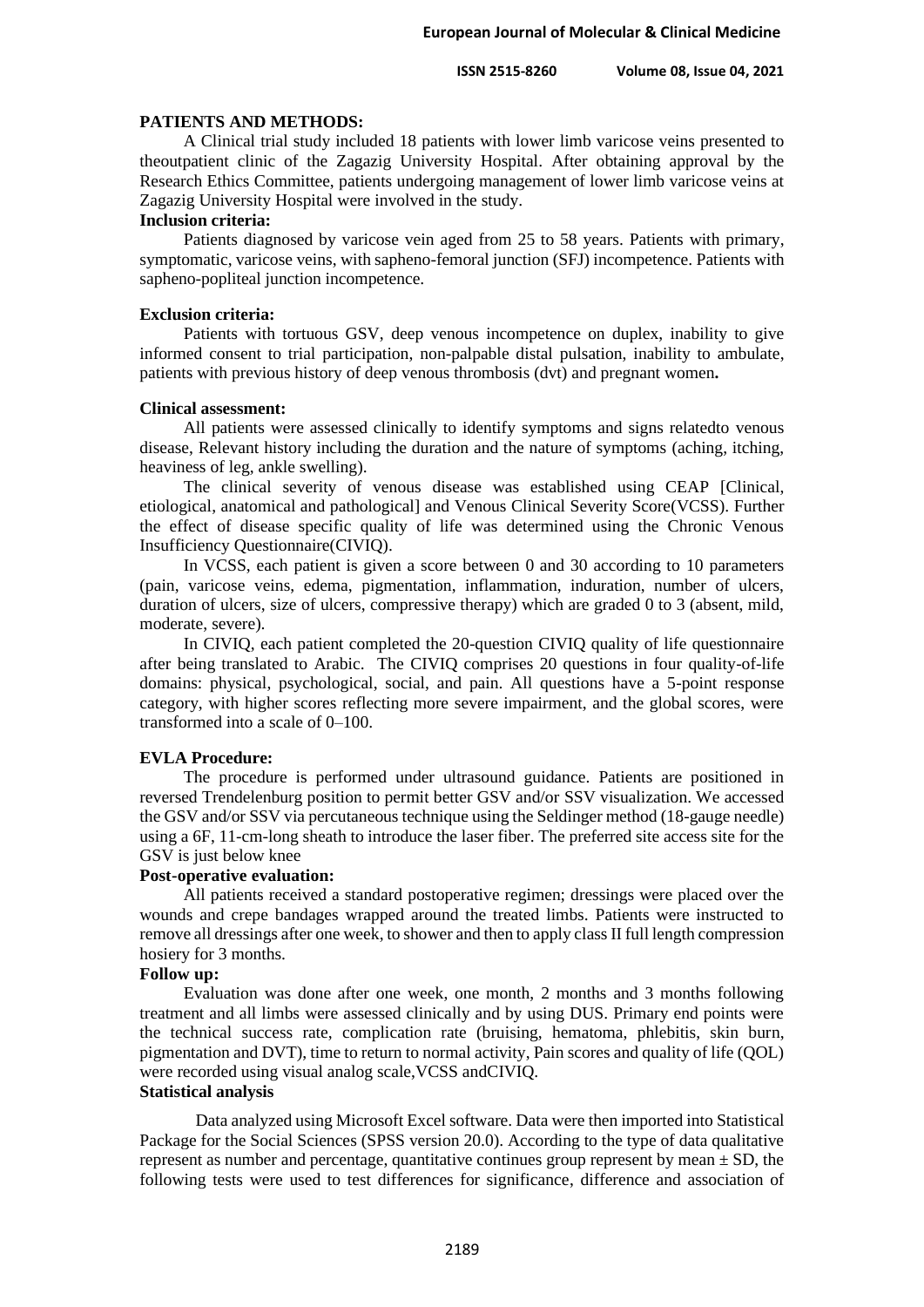**ISSN 2515-8260 Volume 08, Issue 04, 2021**

qualitative variable by Chi square test  $(X2)$ . Differences between quantitative independent groups by t test. P value was set at  $\langle 0.05 \rangle$  for significant results &  $\langle 0.001 \rangle$  for high significant result.

# **RESULTS:**

The obtained results showed 12 patients had bilateral limbs affected (66.6%), out of total limbs and 6 cases were unilateral (4 limbs were right while 2limbs were left) **(Table 1)**. The presenting symptoms: pain was in 13 patients (72.3%) on the other hand only cosmetic appearance was present in5 patients (27.7%) **(Table 2)**.

All patients had improvement in VCSS after EVLA during the first, second and third follow up visits when compared with preoperative scores. The VCSS ranged from 5 to 15 before the procedure, with a mean of 8.89, ranged from 1 to 6 at the first follow up visit with a mean of 3.4, ranged from 1 to 5 at the second follow up visit with a mean of 2.5 and ranged from 0 to 4 at the third follow up visit with a mean of 1.6 **(Table 3)**. CIVIQ in the legs of studied group: Pre-operative was  $14.42 \pm 7.29$  while after 6 month was  $7.64 \pm 4.62$  (**Table 4**).

Only Ecchymosis in 2 limbs (6%), Paresthesia at leg in 3 limbs (9%), Phlebitis 4 limbs (12%),Skin burn in one limb (3%)and Incomplete occlusion in one patient(4%) **(Table 5)**. About 17 patients (96 %) were satisfied with the procedure; one patient (4%) was unsatisfied due to persistence of symptoms, duplex revealed incomplete occlusion **(Table 6)**.

Regarding radiological outcome, second duplex follow up showed decreased caliber of GSV as compared with the first duplex and with the preoperative measurements. The diameter of the vein in the upper thigh ranged from 2.7 to 5.7 with a mean of 3.77 with no flow in the GSV **(Figure 1)**.

| <b>Bilateral</b> |              | ריו            |
|------------------|--------------|----------------|
|                  | $\mathbf{0}$ | 66.6           |
| Unilateral       |              |                |
|                  |              | 33.4           |
| <b>Total</b>     |              |                |
|                  | $\mathbf{0}$ | $\overline{0}$ |

**Table (1): Distribution of cases according to bilaterality**

| Table (2): Main complain distribution between studied group |  |  |  |  |  |  |  |  |  |  |  |  |  |  |  |  |  |  |  |  |  |  |
|-------------------------------------------------------------|--|--|--|--|--|--|--|--|--|--|--|--|--|--|--|--|--|--|--|--|--|--|
|-------------------------------------------------------------|--|--|--|--|--|--|--|--|--|--|--|--|--|--|--|--|--|--|--|--|--|--|

| Pain         |          |        |
|--------------|----------|--------|
|              | $\Omega$ | 72.3%  |
| Cosmotic     |          |        |
|              |          | 27.7   |
| <b>Total</b> |          |        |
|              |          | 100.0% |

**Table (3): Comparison of VCSS at pre-operative, month, 3 and 6 months follow up**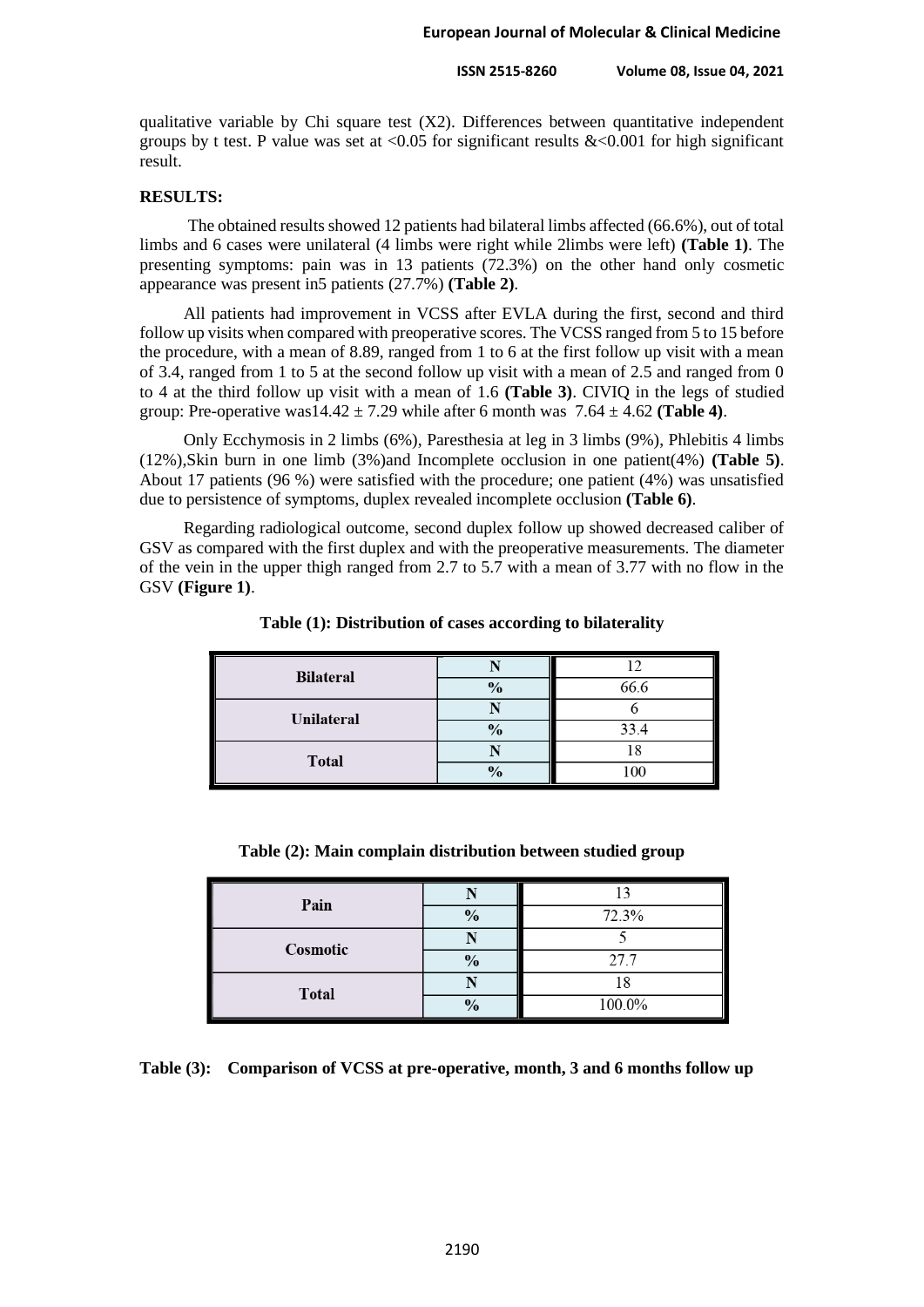## **European Journal of Molecular & Clinical Medicine**

 **ISSN 2515-8260 Volume 08, Issue 04, 2021**

| <b>Venous clinical</b><br>severity score (VCSS) | Preoperative    | 1 month         | 3month           | <b>6month</b>   |
|-------------------------------------------------|-----------------|-----------------|------------------|-----------------|
| $Mean \pm SD$                                   | $8.89 \pm 2.98$ | $3.41 \pm 1.47$ | $2.52 \pm 1.40$  | $1.63 \pm 1.15$ |
| P Value                                         |                 | $0.001^{*a}$    | $0.001^{\ast a}$ | $0.001^{*a}$    |
|                                                 |                 |                 | $0.313^{b}$      | $0.004^{*b}$    |
|                                                 |                 |                 |                  | $0.313^{\circ}$ |

<sup>a</sup>vs Pre Op,  $\frac{b}{x}$  vs 1 month,  $\frac{c}{x}$  vs 3 months.\* Significantly different from pre-operative.

**Table (4): CIVIQ in the legs of studied group**

| <b>CVIQ: Pre-operative</b>  |                  |
|-----------------------------|------------------|
| Mean $\pm$ SD               | $14.42 \pm 7.29$ |
| Range                       | $37 - 58$        |
| <b>CVIQ: after 6 months</b> |                  |
| Mean $\pm$ SD               | $7.64 \pm 4.62$  |
| Range                       | $14 - 32$        |

# **Table (5): Complication of the procedure**

| Complication                | N. of patients | $\frac{0}{0}$ |
|-----------------------------|----------------|---------------|
| <b>Ecchymosis</b>           |                |               |
| Paresthesia                 |                |               |
| <b>Incomplete occlusion</b> |                |               |
| <b>Phlebitis</b>            |                |               |
| Skin burn                   |                |               |
| DVT                         |                |               |

# **Table (6): Patients satisfaction**

|                      | N. of patients | 70 |
|----------------------|----------------|----|
| patients satisfied   |                |    |
| patients unsatisfied |                |    |



# **Figure (1): Long Saphenous Vein, Pre-operative, at first and second follow up visits DISCUSSION**

Varicosity of the lower limb is a common clinical problem. Varicosities often start early in life but assume a silent course for a variable length of time, before they develop complications due to venous hypertension **(11)**. Varicose veins belong to the most frequent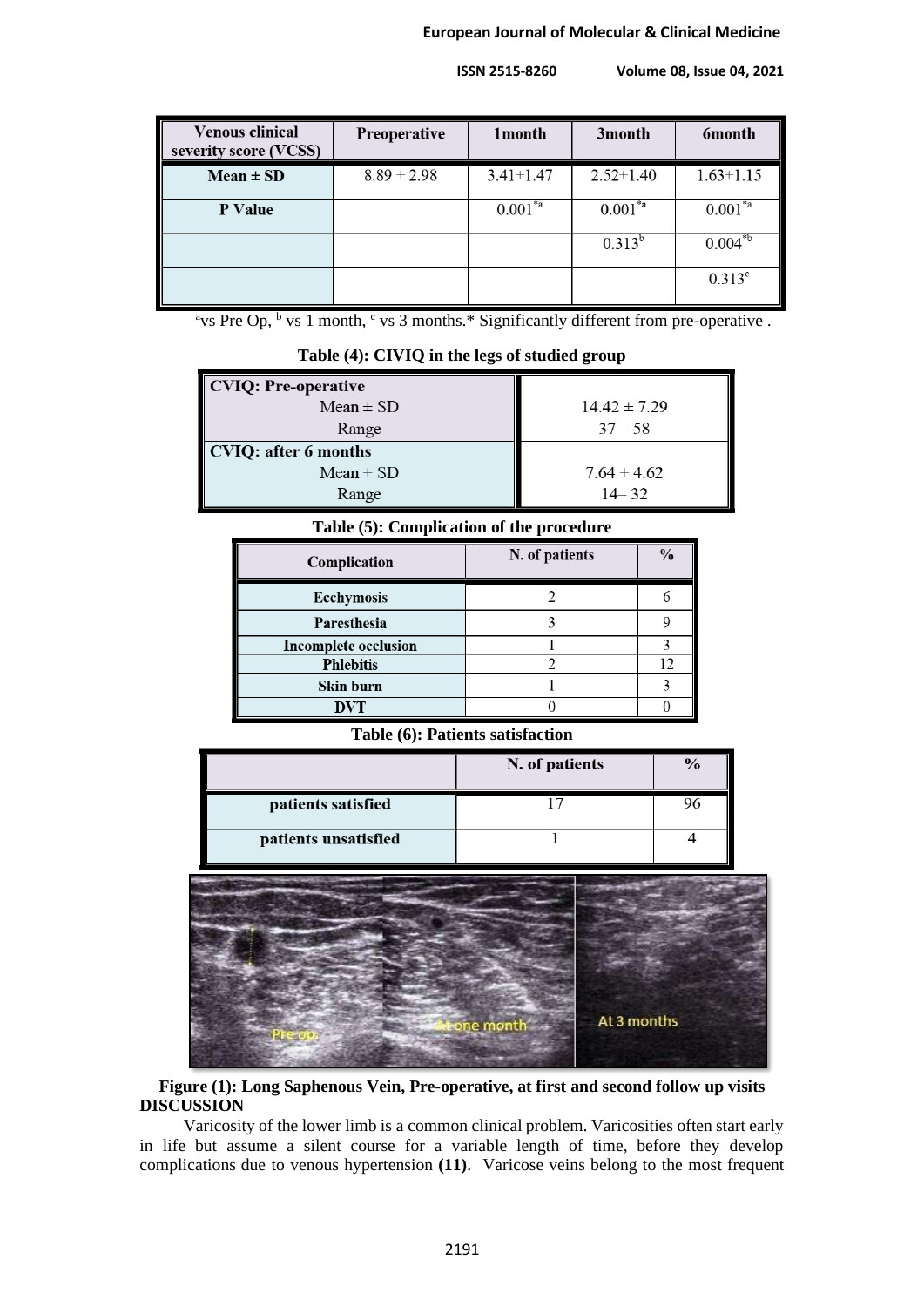lifestyle diseases, as they affect up to 40% of industrialized countries' citizens in the age between 30 and 60 years (**12**).

Although EVLA has been demonstrated to effectively occlude incompetent saphenous veins, it does not treat branch varicosities directly, thus requiring an ambulatory phlebectomy or follow-up sclerotherapy. For the treatment of leg veins smaller than 4 mm in diameter, sclerotherapy has been considered to be the criterion standard **(13)**.

This study involved 30 limbs, had bilateral limbs affection while the rest had only one limb affected; GSV was refluxing in all limbs, TA was used in all cases while sedation was added in 15 cases (83.6%), amount of energy used ranged from 2250 to 5000 J with a mean of 3650 J.

The current study showed that, the majority of 12 (66.6%) patients had bilateral limbs affected, and 6 (33.4%) of patients were 2 unilateral limbs, out of these limbs there were 4 veins were on the right limb and were on the lift limb.

In a study of **Samane et al.(12)** revealed a right limb involvement of 36.7% (22 patients) and the left limb involvement of 45.0% (27 patients), favourably compares with the study conducted by **Das et al.** (**14**). The cause for the increased incidence of left side is not known. This is probably because that the loaded left colon constantly compresses the left iliac veins, the left common iliac artery crossing over the left common iliac vein and the longer course traversed by the left iliac veins.

Ultrasound was performed at that time to assess the GSV and deep venous system. Criteria for the technical success of EVLA were a decrease in the diameter of GSV (**15**). Moreover, the current study in pre-treatment shows the mean  $\pm$  SD of vein diameter was 9.82 mm and ranged from  $(6.6 - 12.6 \text{ mm})$ .

The present study involved 30 limbs, had bilateral limbs affection while the rest had only one limb affected; GSV was refluxing in all limbs, all patients using spinal anesthesia with tumescent anesthesia (TA) in EVLA, while sedation was added in 12 cases (66.6%), amount of energy used ranged from 2250 to 5000 J with a mean ±SD of 3450 J. In the study of **Osman et al**. (**15**) revealed the spinal anesthesia was the common type of anesthesia in their studied groups and local anesthesia was used in selected patients in group A 2 (10%) and group B 1  $(5\%)$ .

The current study suggested that the mean average LEED (J/cm) was  $108.8 \pm 13.35$ , ranged from (100-120J/cm) in EVLA group. **Pannier et al.(16)** showed that using a 1470 nm diode laser with a radial fiber EVLA has a very high occlusion rate after six months.

In comparison of VAS between pre-treatment and post-treatment follow-up  $1<sup>st</sup>$  month,  $3<sup>rd</sup>$  month, and  $6<sup>th</sup>$  month, the results of pain score from all patients can be seen in the chart. The current study shows the pain score in  $13$  (72.2%) of patients had lower limb pain pre-treatment, compared with 2 (11.1%) patients in the  $1<sup>st</sup>$  and  $3<sup>rd</sup>$ -month post-treatment. While there were 9 (50%) of patients had lower limb edema pre-treatment, compared with 2 (11.1%) patients at the  $1<sup>st</sup>$  month and one patient (0.55%) at 3<sup>rd</sup> and 6<sup>th</sup> month still showed slower improvement due to prolonged standing. These findings were in concordance with the result of **Chen et al.** (**17**).

In the current study, all patients had improvement in VCSS post-treatment shows with a significantly lower VCSS were reported in higher energy EVLA after six months postoperative than pre-operative,  $P = 0.001$ .

The results of pain score in a study of **Chen et al.**(**17**) from all the 31 patients can be seen in the chart; the score of one-month post-operation was  $1.32 \pm 0.64$ , significantly different from that of one week pre-operative  $(4.56 \pm 1.89)$ . So they considered that the patients recovered well and the operation did not increase magnificent complications, especially the pains. Paired t-test showed that the *t*-value was  $8.048$  ( $P < 0.05$ ), showing significant differences.

As regard to phlebitis in our study; it was significantly higher in EVLA in 6 limbs (12%) due to foam injection of superficial varicosities; with no phlebitis detected due to vein ablation. The present study shows no DVT, pulmonary embolism or any other serious complications related to the procedure recorded. This may be explained by early ambulation to maintain deep vein and SFJ tributary flow and the use of the correct distance for the fiber optic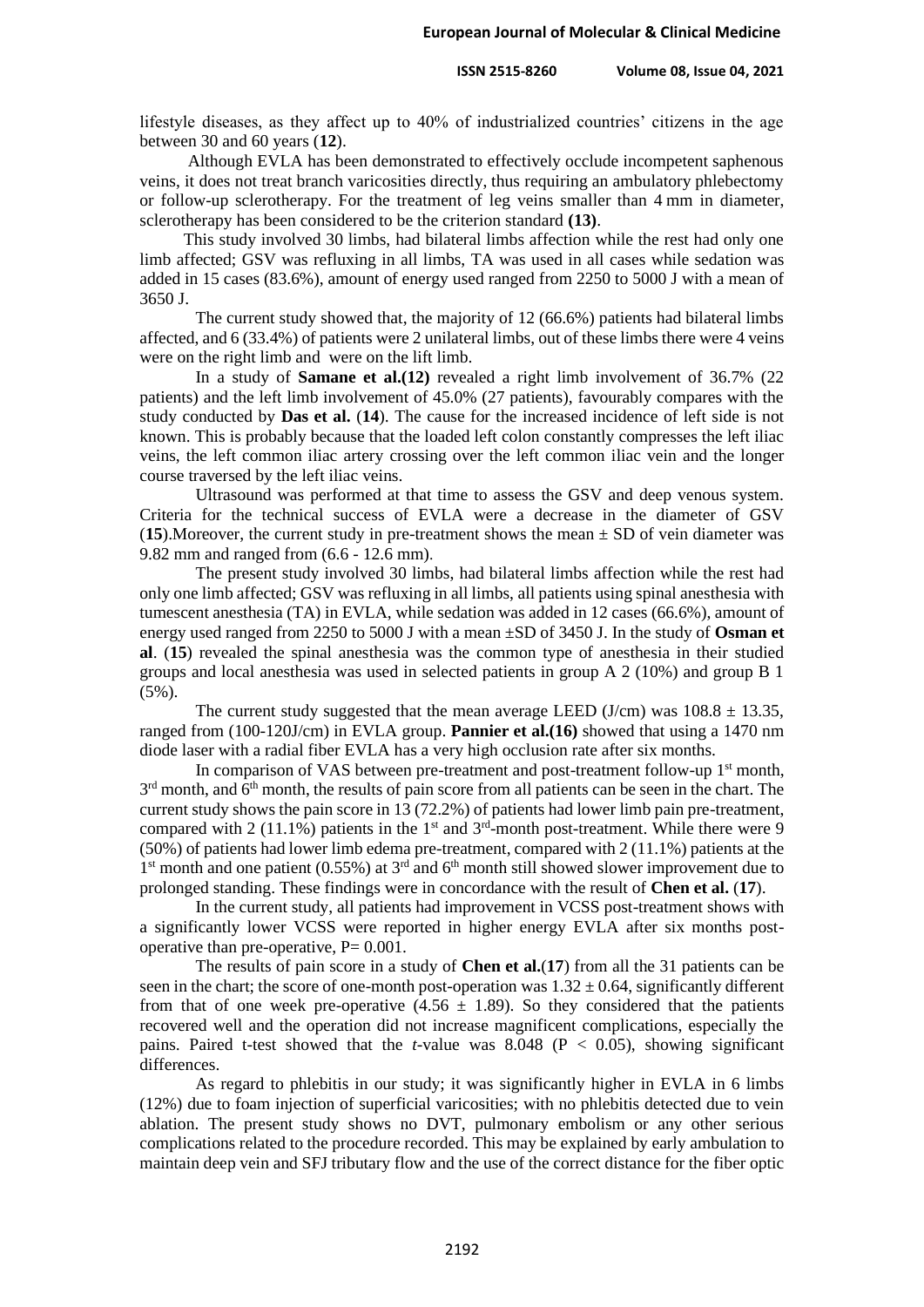catheter and recent radial fiber during the ablation which prevented thrombi from extending into the deep venous system.

Insufficient energy delivery into the vessel wall can be caused by several factors, including excessively rapid or inconsistent pullback rates, insufficient tumescent anesthesia, variations in vein diameter, and inconsistent tissue heat resistance (**18**).

The CIVIQ was applied to assess the patients' QOL one week before varicose vein surgery (defined as CIVIQ-1) and at least 1 month after treatment (defined as CIVIQ-2). The scale contained four dimensions (20 questions), namely pain, physical dimension, social function, and psychological dimension. There are five grades to each question using 10 cm visual-analog scale (from 1 to 5 points accompany with the serious situation). CIVIQ scores vary from 20 (refer to very poor QOL) to 100 points (very good QOL) (**19 ; 20**).

In the present study, all patients had improvement in CIVIQ after procedure with a significant improvement in higher energy EVLA after six months post-operative, P<0.0001. This finding in concordant with the study of **Chen et al**. (**2013**) who demonstrated that, the life quality has significantly improved after operation of EVLA. Paired t-test showed that t value was 12.71 with significant differences (P< 0.05).

Our findings suggest that greater energy delivered per unit of vein length can result in improved procedural success rates.

**Boersma et al**. (**21**) documented the efficacy and safety of endovenous in treatment of incompetence of short saphenous veins and its success rate was 97.7-99.2%. Similar results were verified in this study.

In the current study no major complications occurred at these higher energy doses. The 9% parenthesis, Phlebitis 4 limbs (12%), skin burn in one limb (3%) and incomplete occlusion in one patient (4%) incidence is consistent with other published studies.

Skin burns are rare following EVLA and the recorded rate in different studies varies from 0-4% and its incidence was negativelycorrelated with amount of the injected tumescent anaesthesia (**21 ; 22**).

**Chen et al. (17)** reported the major complications such as deep vein thrombosis and skin burns were not found. Most of the complications were minor and improved quickly.

## **CONCLUSION**

Higher energy EVLA of varicose veins showed faster recovery attributable to the decreased pain, immediate ambulation and faster return to everyday activities. Patients experienced symptom relief after the procedure with decrease the VCSS and CIVIQ in both.

Using of high wavelength laser (1470 nm) with modified fiber tip (radial emission) with tumescent solution has a crucial role in achieving best results and minimizing the adverse effects. This allows a homogeneous destruction of the vein wall exclusively, without any risk of damage to surrounding tissues, and also successful ablation of large sized vein diameter.

#### **No conflict of interest**

## **REFERENCES**

- **1- Spinedi L, Stricker H, Keo HH, et al.** Feasibility and safety of flush endovenous laser ablation of the great saphenous vein up to the saphenofemoral junction. Journal of Vascular Surgery: Venous and Lymphatic Disorders; 2020: 1-8.
- **2- Singh S, Lees TA, Donlon M, Harris N, Beard JD.**Improving the preoperative assessment of varicose veins. British J Surg. 1997;84(6):801-2.
- **3- O'Donnell TF, Balk EM, Dermody M, et al**. Recurrence of varicose veins after endovenous ablation of the great saphenous vein inrandomized trials. J Vasc Surg Venous Lymphat Disord 2016; 4:97-105.
- **4- Allegra C, Antignani PL, Carlizza A, et al.** Recurrent varicose veins following surgical treatment: our experience with five years follow-up. Eur J Vasc Endovasc Surg, 2007; 33:751–6.
- **5- Gloviczki P, Comerota AJ, Dalsing MC, et al**. The care of patients with varicose vein and associated chronic venous diseases: clinical practice guidelines of the Society for